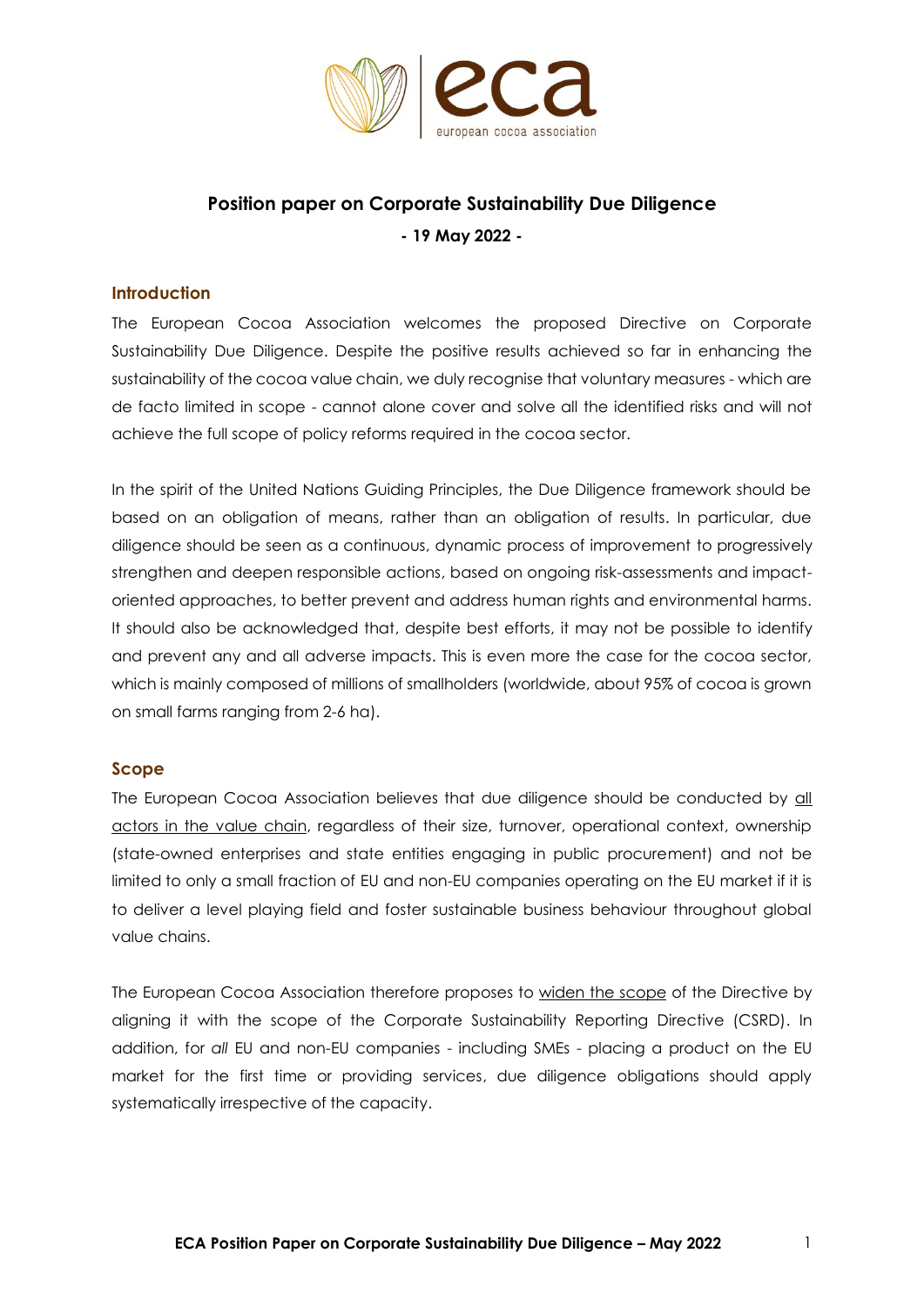

### **Contractual cascading / contractual model clauses**

The European Cocoa Association believes that contractual model clauses, when used, should be applied with the utmost care as conducting due diligence must not become a box ticking exercise for companies further away from the origin. For this reason, the European Cocoa Association recommends third-party auditing of these clauses and the validity of the information provided by the supplying party under such a contract.

#### **Sector-specific guidelines**

The European Cocoa Association has repeatedly called for sector-specific guidelines. As the proposed Directive is horizontal in nature, it is essential that guidelines provide clarity and thereby certainty to the various entities along the cocoa value chain. For example, the precise meaning of the definition of 'established business relationship' may vary depending on sector and market structure.

In addition, the extent of stakeholder consultation will need to be strictly defined in order for companies to carry out sufficient actions under Articles 6-8 of the proposed Directive. Sector-specific guidelines should also address the compatibility of industry initiatives and collaborations, such as the Child Labour Monitoring and Remediation Systems (CLMRS), with the requirements set out by the proposed Directive.

Furthermore, the guidelines should provide for credible, dependable and standardised verification measures assessing that the actions undertaken meet the criteria for appropriate due diligence as prescribed by the proposed Directive.

#### **Enforcement and civil liability**

In order to follow the spirit of the UNGPs, which focus primarily on the transparency of processes and reporting, the due diligence legislation should be crafted in a way to incentivise companies to disclose the issues and risks they face along their supply chain, by ensuring that such disclosure will not expose them to an increased risk of litigation. Otherwise, human rights due diligence legislation might generate adverse effects, such as discouraging companies to commit to full transparency or forcing them to divert their activities away from high-risk areas or countries out of worry of penalties or vexatious litigation.

The European Cocoa Association takes note of the inclusion of civil liability of companies in the Commission's proposal. The Members of the European Cocoa Association respect (local) rules and regulations and agree that there should be a possibility for those who have been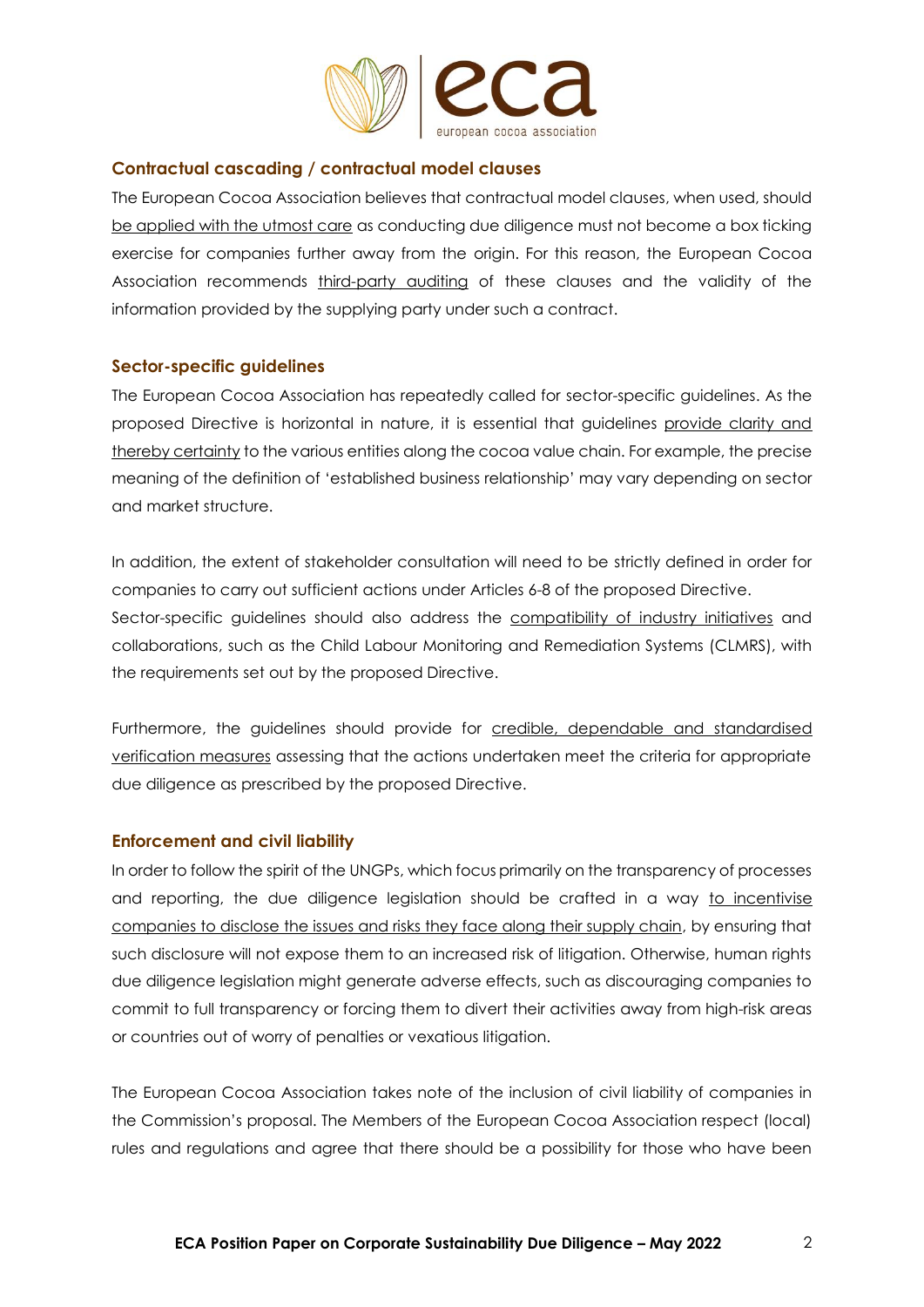

demonstrably wronged as a result of a company's failure to comply with its due diligence obligations in Articles 7 and 8 to receive damages.

At the same time, the legislation should ensure that the provisions on civil liability do not expose companies to vexatious litigation, which would in turn lead to detrimental reputational impacts, even if in the end the court decision would be in favour of the defendant. In addition, exposure to vexatious litigation could have the undesirable effect that companies would decide to stop sourcing from certain countries, rather than doing the effort of identifying and addressing adverse impacts with regard to such sourcing channels.

The European Cocoa Association therefore suggests that the provisions on civil liability should only be applicable if and to the extent that the competent supervisory authorities in the Member States have established that a company has not complied with its due diligence obligations laid down in Articles 7 and 8. Through this, those negatively affected will have a streamlined procedure and legal basis for claiming damages, while companies would also be less vulnerable to unsubstantiated claims and the consequences thereof.

When assessing the extent and existence of civil liability, the national supervisory authorities should take into account, together with "company's efforts to comply with remedial actions, investments made, etc." the participation of a company in accompanying measures as described in Article 14, particularly industry programmes and multi-stakeholder initiatives.

Furthermore, the European Cocoa Association interprets the Commission's proposal on liability as excluding strict/objective liability and as largely excluding liability for damages caused by indirect business relationships. For the avoidance of doubt, the relevant provisions in the Commission's proposal could be further simplified and clarified.

In addition, the European Cocoa Association would welcome clarification on how the liability provisions would work in a group context whereby sustainability policies and strategies are typically defined at group level. In this specific context, the liability provisions should only apply at the level of the holding company, while Article 22.3 of the Commission's proposal seems to refer to a joint liability of a company with its subsidiaries.

#### **Director's duties and liabilities**

The European Cocoa Association takes note of the directors duties set forth in Article 25 and 26 of the Commission's proposal. With regard to the increased duty of care which requires directors to take into account the consequences of their decisions for sustainability matters, it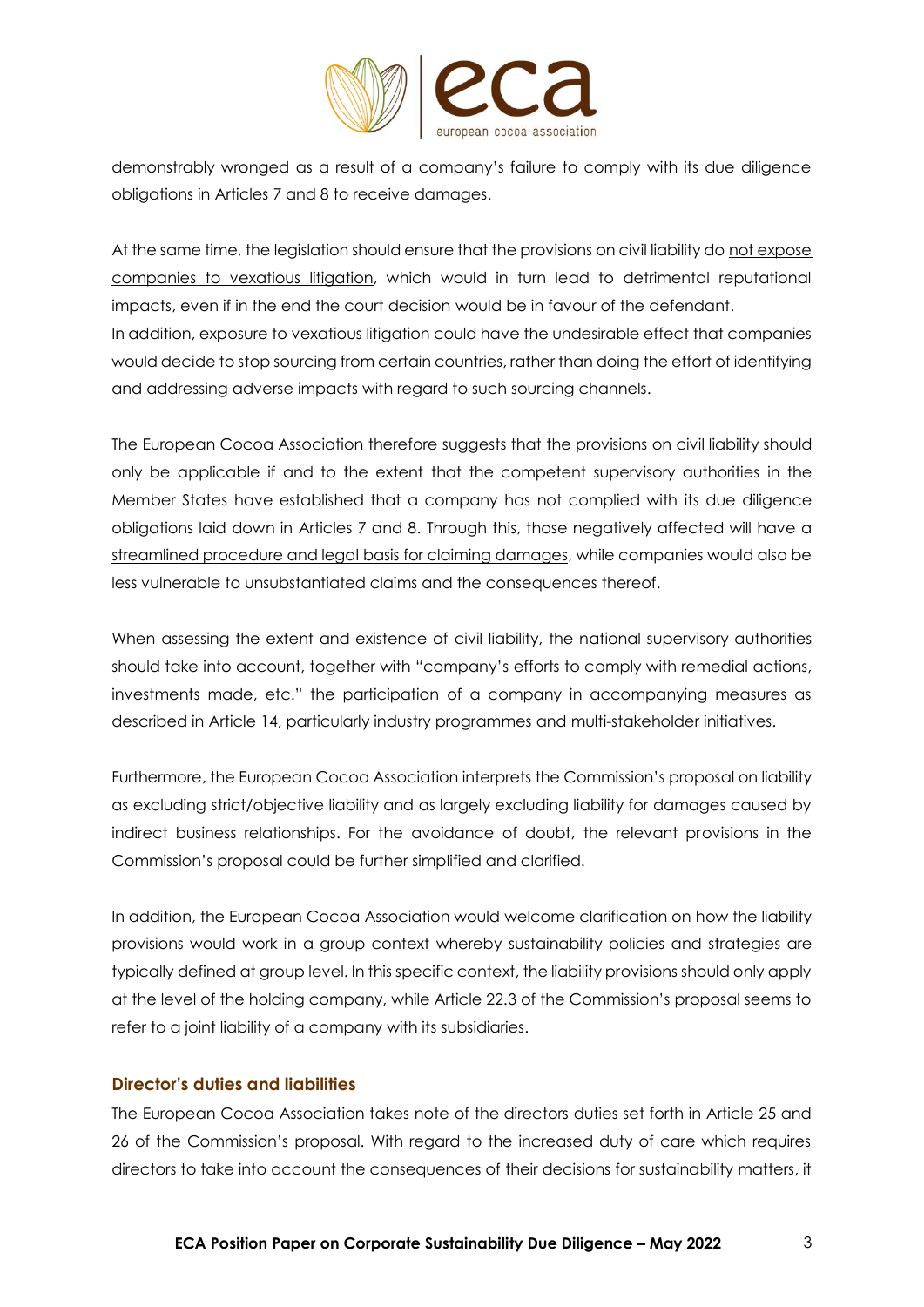

will be important that the company interest (as typically referred to in national corporate law) will be aligned with such sustainability interest.

Further, for the reasons set out above, the European Cocoa Association would welcome clarification in the Commission's proposal that - in case of a group context - the director duties and liabilities would apply at the level of the holding company rather than joint duties and liabilities of the directors of any individual group company or subsidiary.

In terms of enforcement, the Directive should ensure that when assessing the extent of the breach of directors' duties, the national supervisory authorities take into account the remedial actions taken by the company, similarly to the approach under civil liability provisions.

## **Uniform application**

The Members of the European Cocoa Association believe that it is of fundamental importance for this Directive to be transposed and implemented as uniformly as possible. For this, it will be vital that the existing due diligence frameworks in EU Member States are sufficiently adapted to ensure a level playing field for companies operating in different EU Member States.

In this sense, the envisaged European Network of Supervisory Authorities should identify discrepancies between the different legal frameworks at Member State level and, in such cases, issue recommendations to the European Commission to address these divergences through the foreseen review of the Directive.

#### **Enabling environment**

For the proposed legislation to deliver optimal results, the provisions as proposed should be combined with strong and ambitious cooperation with producing countries. Companies rely on producing countries to strengthen their governance and thereby progressively create an enabling environment for sustainable cocoa production.

To create such an enabling environment across the whole cocoa sector and to underpin the effectiveness of the Due Diligence legislation, the following overarching principles must be considered as priorities:

- 1. Achieve government mandated sector wide traceability and enhanced transparency
- 2. Through an effective farmer registration system that matches land titles and polygon mapping and is linked to the verification of minimal standards that uphold environmental sustainability, particularly forest protection. To this end, review, develop and implement land tenure policies which are compliant with national forestry and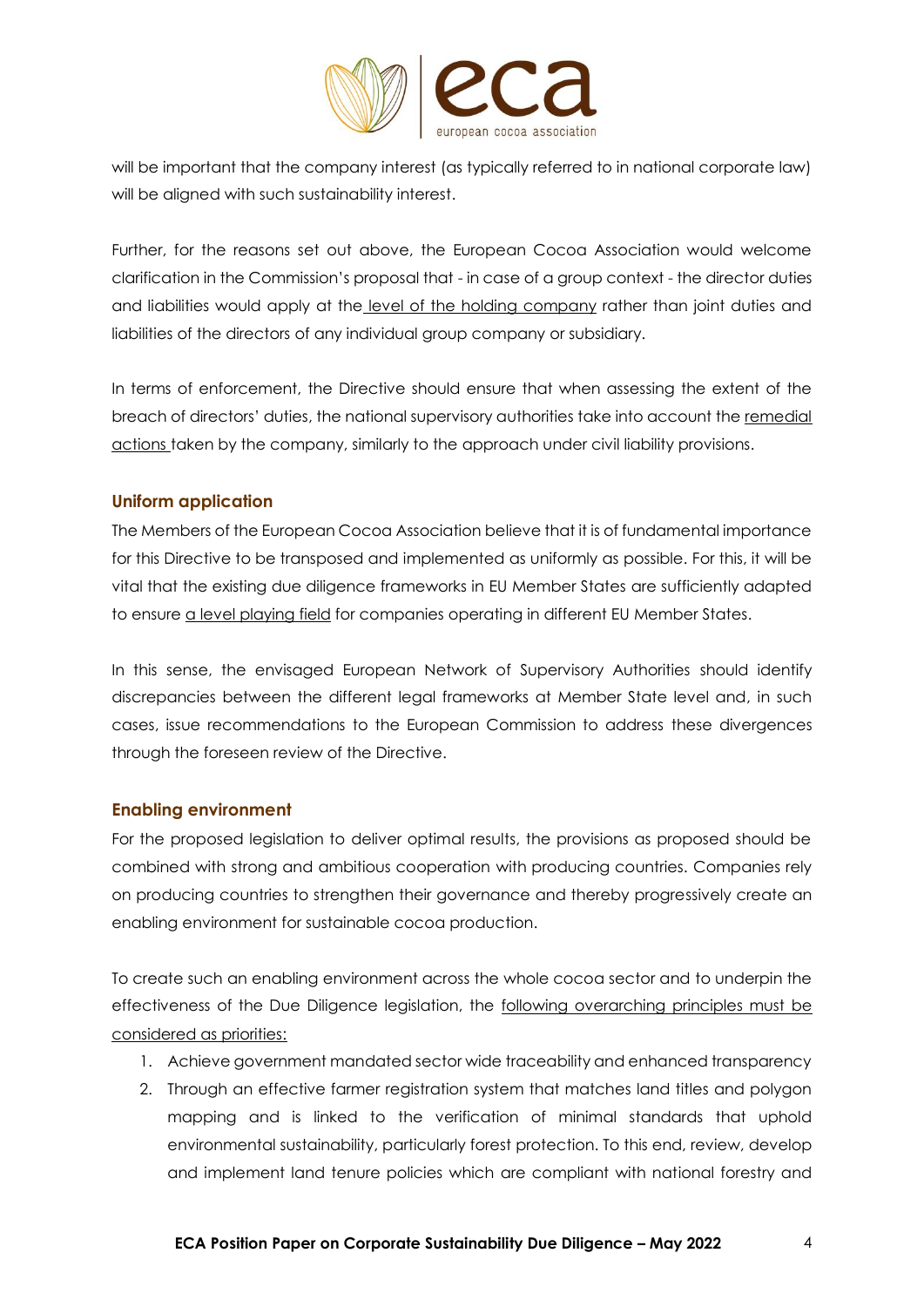

agricultural policies, and enforce sustainable environmental practices in cocoa farming.

- 3. Strong agricultural policies, which must encompass better coordination between national production targets and global demand for cocoa, as well as a clear approach and roadmap on ensuring alternative livelihoods for farmers not meeting the requirements to achieve a living income in cocoa farming or who are farming in protected forest areas.
- 4. Support for farmer entrepreneurship through farmer aggregation and capacity building for farmers organisations, access to training, including financial literacy, loans for inputs and services. Further support should be given to crop diversification, farm measurement and the promotion of additional income generating activities.
- 5. Underpin the development and enforcement of appropriate national laws and policies,
- 6. As well as sector regulations, address environmental protection and uphold human rights protection (focusing on deforestation, forest degradation, human rights and child labour). Particular focus should be given to the development of a robust farming-free policy regarding protected forests/national parks, with all legal exemptions registered with the appropriate government authorities, as well as a mitigation plan of its adverse social impact.
- 7. Ensure coordination of the African Regional Standard (ARS) with the EU regulatory framework on environmental and human rights due diligence.

Local enforcement of existing regulations in origin countries is key to achieve positive change in cocoa producing countries. Stronger advocacy and support from the EU are therefore needed to incentivise partner countries though trade preferences and development cooperation to develop, implement, and enforce relevant law and policies.

In line with the UNGPs and as stressed in the Wolters report, "*it is the responsibility of states and governments to protect human rights and the environment*".<sup>1</sup> Hence, the EU must consider as a priority the negotiation of partnership agreements with producing countries, coupled with the necessary significant financial incentives, to ensure consistency between EU Human rights and Environmental Due Diligence legislation and existing local legislation or standards (such as the African Regional Standard for Sustainable Cocoa (ARS).

<sup>1</sup> [Report with recommendations to the Commission on corporate due diligence and corporate](https://www.europarl.europa.eu/doceo/document/A-9-2021-0018_EN.pdf)  [accountability, A9-0018/2021, European Parliament, 11 February 2021.](https://www.europarl.europa.eu/doceo/document/A-9-2021-0018_EN.pdf)